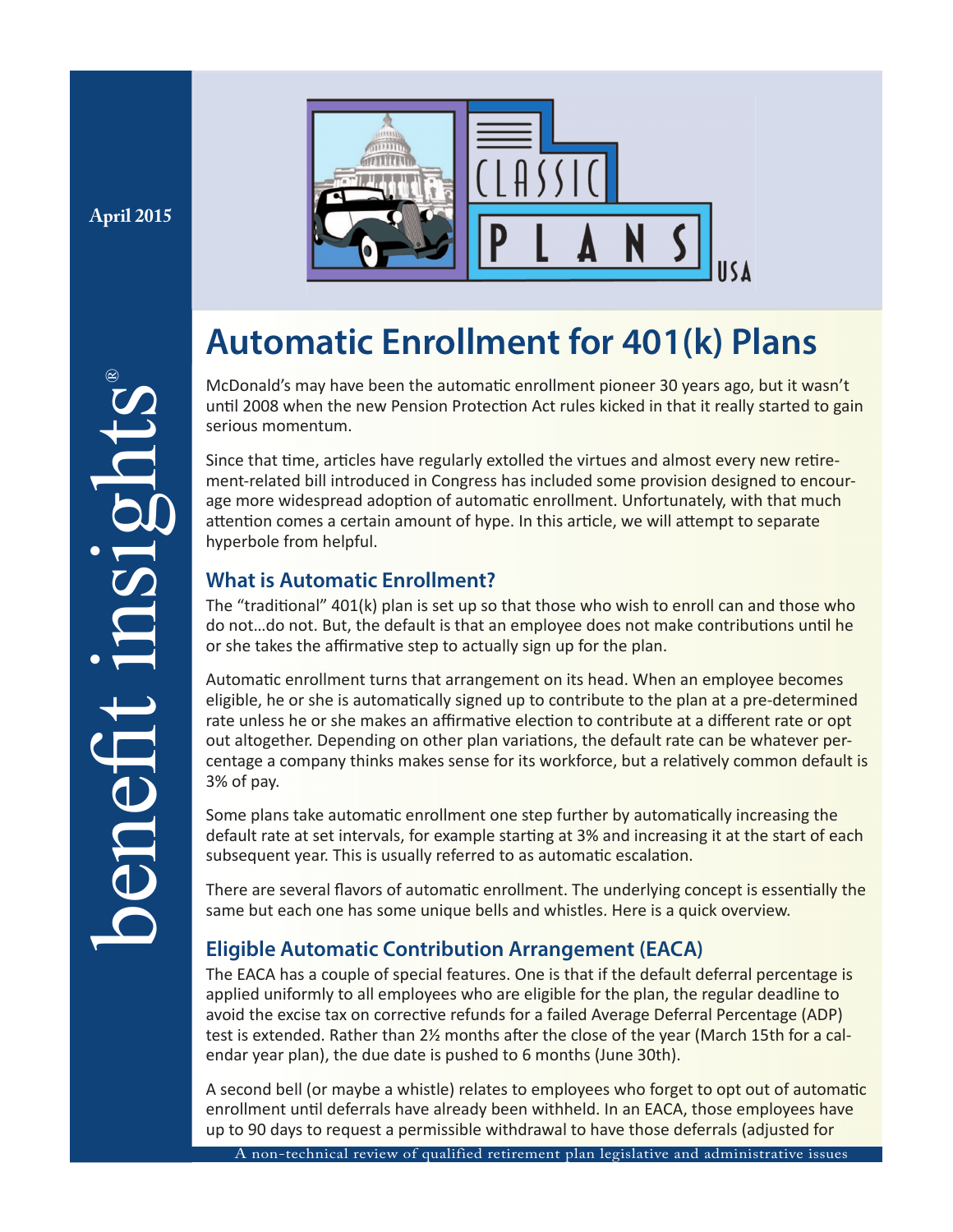investment gains or losses) returned to them rather than being stuck with a small balance in the plan.

## **Qualified Automatic Contribution Arrangement (QACA)**

A QACA combines safe harbor 401(k) features with automatic enrollment. In other words, the plan is treated as automatically satisfying the ADP test, and if certain additional conditions are met, the ACP test and the top heavy requirements. The default deferral percentage for a QACA must start out at no less than 3% of pay and must automatically increase by one percentage point each year until it reaches at least 6%. The initial default rate can be set at 6% to avoid the escalation requirement or escalations can continue past 6%; however, the default rate can never be more than 10%.

The company must also commit to making a minimum contribution in the form of a match or profit-sharing-type contribution, both of which must be fully vested after no more than two years of service. The matching formula must be at least as generous at 100% of the first 1% deferred by each participant plus 50% of the next 5% deferred. This yields a match of 3.5% of pay for anyone who defers 6% or more. The profit sharing option comes in slightly lower at 3% of pay but must be made on behalf of all eligible employees, including those who do not defer.

## **"Generic" Automatic Enrollment**

This more flexible option allows a plan sponsor greater latitude in that there is no minimum default deferral rate, no required escalation, no mandate to apply it uniformly to all participants and no required company contributions. The trade-off is that it also does not come with any of the special features—no extended testing deadline, no permissible withdrawals and no testing safe harbor.

Regardless of which automatic enrollment method is used, all require initial and ongoing notices to participants. The Department of Labor has also indicated as long as all the rules are satisfied, implementing automatic enrollment in a  $401(k)$  plan overrides state laws that would otherwise require an employee to make an affirmative election prior to withholding amounts from payroll.

## **Why Automatic Enrollment?**

Now that we've covered the "what," it is time to discuss the "why." Although there may be any number of reasons to consider automatic enrollment, they generally fall into two broad categories—to prevent a testing failure and/or to help employees accumulate meaningful retirement savings by encouraging contributions. Both goals are admirable and automatic enrollment can indeed aid in both, but it is not a foregone conclusion that it will achieve either goal on its own. That makes it important to consider some of the details before jumping blindly into the automatic enrollment waters. Let's look at a few examples.

## **Preventing a Test Failure**

As a quick review, 401(k) plans are generally required to pass the ADP test each year. It compares the average deferral rate the highly compensated employees or HCEs (owners and those earning north of \$115,000–\$120,000 per year) to that of the non-HCEs. If the spread is outside of accepted parameters, the test fails and must be corrected by either returning excess amounts to the HCEs or making special company contributions (called Qualified Nonelective Contributions or QNECs) to the non-HCEs.

Rather than focusing on the correction, some companies proactively seek to increase non-HCE contributions as a way to avoid the failure in the first place. How better to do that than

 $2<sub>1</sub>$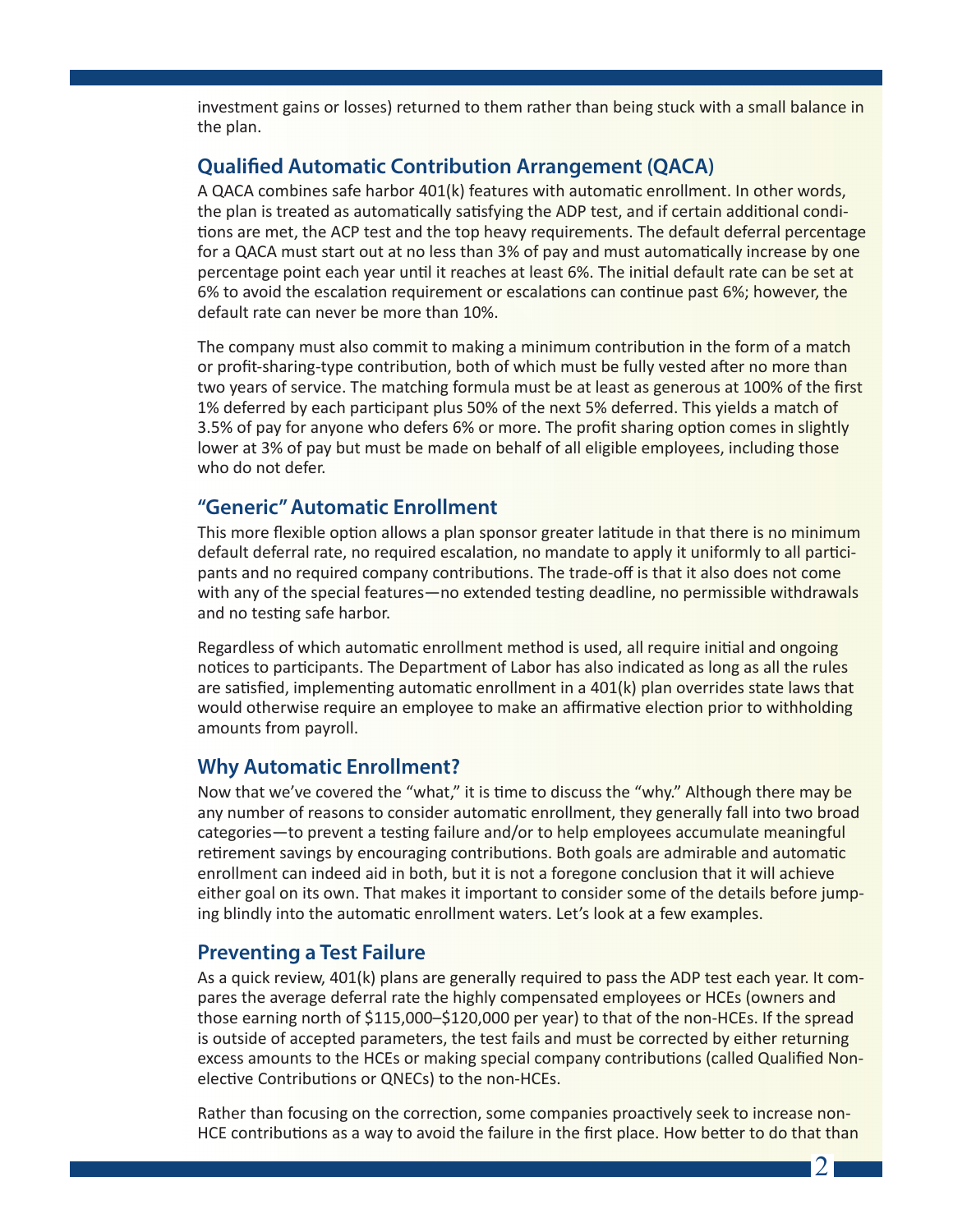to automatically enroll employees who aren't contributing?

There are several factors to consider, including existing deferral rates, the default rate required to pass the ADP test and other steps that might already be in place to encourage employees to contribute. Here are a couple of examples

#### **Example #1**

Out of Time, Inc.'s non-HCEs are currently deferring at the average rate of 3.75% due to the company's recent plan enrollment campaign; however, that average needs to be 4.25% to pass the ADP test. The company decides its campaign has not been successful enough, so they decide to discontinue it and implement 3% automatic enrollment instead.

Although some participants who weren't contributing remain at the 3% default rate, the scaling back of the enrollment campaign meant that very few new employees elect to defer any more than the default rate. After a year of automatic enrollment, the non-HCE average actually decreased to 3.6%, causing the plan to fail the ADP test by an even greater margin than before.

#### **Example #2**

Using the same basic facts as the previous example, Out of Time decides to increase the default rate to 4.5% in order to achieve their testing goals. Rather than just applying the default rate to newly eligible employees, they decide to apply it to current participants deferring below that rate. At the 3% default, there was a relatively high acceptance rate with only about 25% of the impacted employees opting out. But at 4.5%, the opt-out rate increased to 30% and included some folks who were already deferring, causing the overall non-HCE average to decrease again.

In both situations, automatic enrollment failed to achieve the desired result, because it was used as a replacement for rather than a supplement to what the company was already doing.

Another consideration is the cost impact with regard to company matching contributions. Let's return to our friends at Out of Time, Inc.

#### **Example #3**

The plan fails the ADP test and Out of Time does not want to correct via refunds. The alternative is to make a \$25,000 QNEC on top of the match it already makes. The company cannot afford to spend the extra money so it explores automatic enrollment as an alternative.

Based on some projections, a default deferral rate of 3.5% would get the ADP test to pass; however, using the existing match formula, the additional deferrals increase the match cost by \$30,000, even more than the QNEC that was too expensive. Although they considered reducing the match formula to control cost, it was agreed that doing so would cause too many existing participants to reduce or discontinue their contribution rates.

None of this is to suggest that automatic enrollment cannot be an effective tool to improve test results, only that it is critical to consider all the factors and potential unintended consequences rather than assuming it will work.

## **Encouraging Savings**

Use of automatic enrollment in this context is often predicated on the notion that something is better than nothing and that is certainly true. It can be very effective at creating savers out of people who would not otherwise set aside anything for their retirement.

3